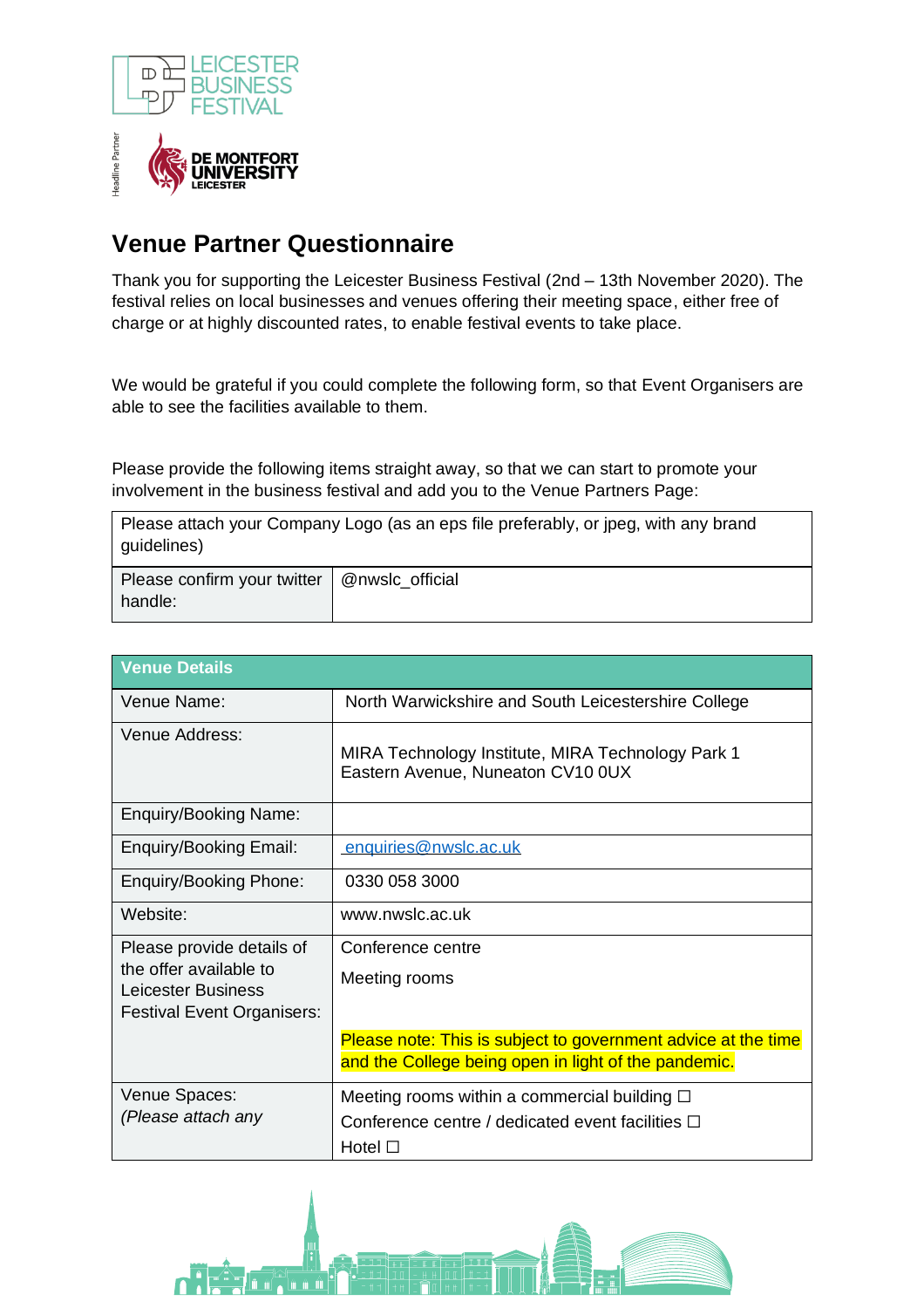

adline Partner **DE MONTFORT<br>UNIVERSITY<br>LEICESTER** 

*brochures that you may have available)*

School / College / University  $\boxtimes$ Theatre **□** Other (please specify):

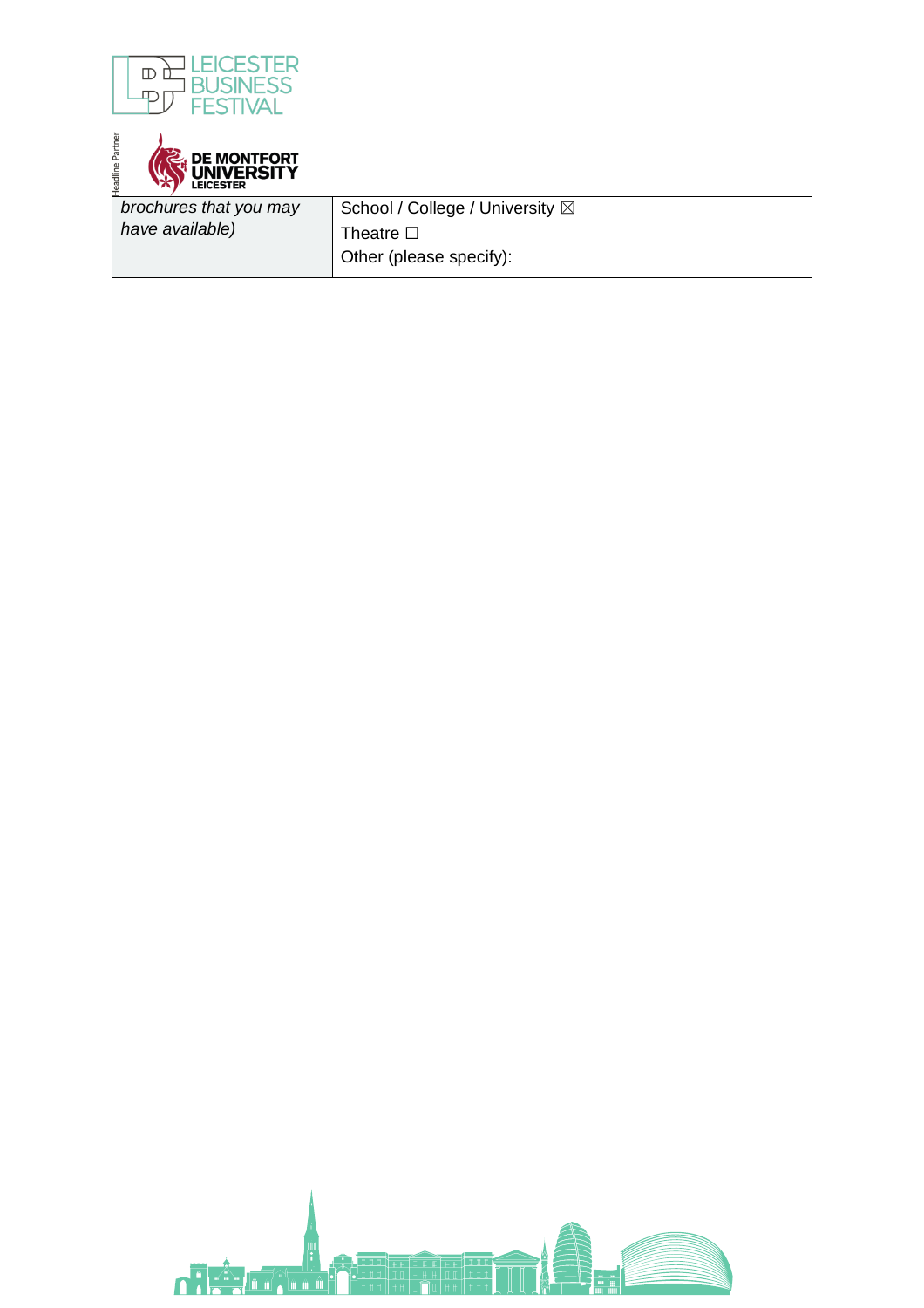



| Venue layout options:                            | <b>Boardroom</b> ⊠<br><b>U-Shape</b> ⊠<br>Theatre $\boxtimes$<br>Classroom ⊠<br>Cabaret $\boxtimes$                                                                                                    |
|--------------------------------------------------|--------------------------------------------------------------------------------------------------------------------------------------------------------------------------------------------------------|
| Capacity                                         | Please specify capacity and indicate if there are multiple<br>rooms available:<br>Multiple rooms. Capacity depends on layout and location                                                              |
| Do you have car parking<br>facilities?           | Yes $\boxtimes$ No $\square$<br>If yes, please specify no. of Spaces:<br>Are there any costs? (please specify):<br>Number of spaces depends on location. Parking is £1 per<br>day                      |
| Can you offer any AV<br>(Audio/Video) Equipment? | Screen $\square$<br>Projector ⊠<br>Flipchart $\square$<br>PA System ⊠<br>Laptop $\square$<br>Other (please specify):<br>(Please also state if there will be any charges for the items<br>listed above) |

| <b>Refreshments</b>                         |                                                             |
|---------------------------------------------|-------------------------------------------------------------|
| Are you able to<br>provide<br>refreshments? | Yes $\boxtimes$<br>$\mathsf{No}\ \Box$                      |
|                                             | (Please also state if there will be any charges applicable) |
|                                             | Charges apply depending on requirements.                    |

Can you provide any pictures of the space available?

Please note all costs are to be agreed between the Event Organiser and the Venue Partner. The festival organisers (Associate Events) are not responsible for any costs incurred for any events within the Festival programme.